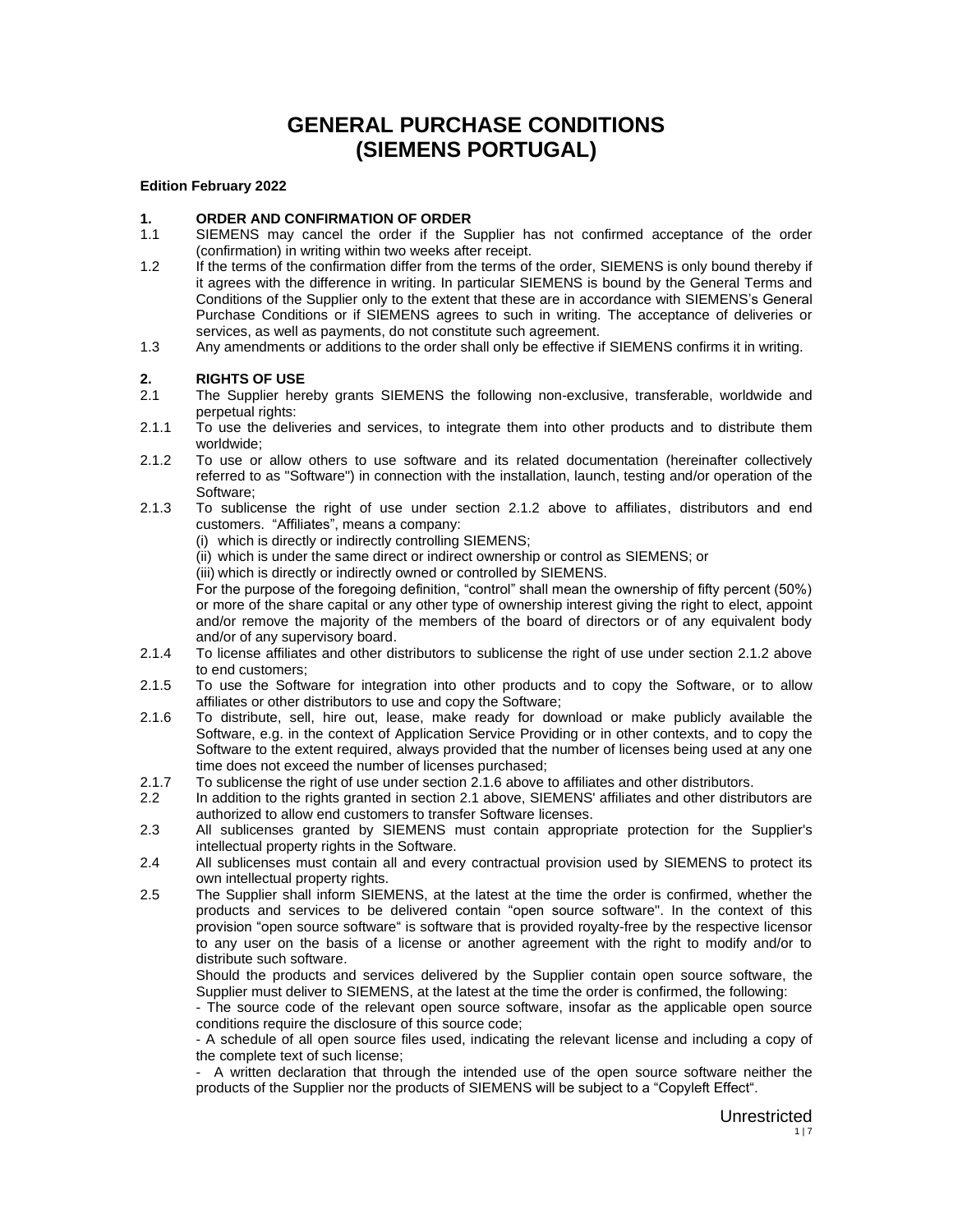In the context of this provision, "Copyleft Effect" means that the provisions of the open source license require that certain products of the Supplier, as well as any products derived from these, may only be distributed further in accordance with the terms of the open source license e.g. only if the source code is disclosed.

Should the Supplier fail to indicate until after receipt of the order that its products and services contain open source software, then SIEMENS is entitled to cancel the order within 14 days of receipt of this information and provision of all information contained in the above paragraph.

# **3. SUPERVISION AND PENALTY**<br>3.1 During manufacturing and when

- During manufacturing and whenever deemed convenient by SIEMENS, the Supplier shall grant SIEMENS representatives free access to its premises and to the premises of its sub suppliers to check whether manufacturing materials and processes comply with the specifications of the respective order.
- 3.2 For the purposes of establishing the timeliness of delivery or rectification, the relevant point in time is the date of receipt at the place of delivery designated by SIEMENS, and for deliveries involving commissioning or rectification services, the relevant point in time shall be the date of acceptance.
- 3.3 Where any delay in delivery or performance or rectification can be anticipated, SIEMENS shall be notified immediately and its decision sought.
- 3.4 If, in the event of delay, the Supplier cannot prove that he is not responsible for the delay, SIEMENS may charge a penalty for each day, or part of day of delay of 0,3% but not exceeding a total of 10% of the total value of the contract. This penalty has a compulsory nature, and does not exempt the Supplier of its obligations. It is set out without prejudice of any of SIEMENS' rights resulting from such delay, e.g., liquidated damages or termination of the contract, which can be freely exercised.

# **4. TRANSFER OF RISK, DISPATCH, PLACE OF PERFORMANCE AND TRANSFER OF TITLE**

- For deliveries involving installation, commissioning or services, the transfer of risk occurs upon acceptance by SIEMENS and for deliveries not involving installation or commissioning, the transfer of risk shall be upon receipt by SIEMENS at the designated place of receipt.
- 4.2 Unless otherwise agreed, the costs of delivery and packaging shall be borne by the Supplier. For pricing ex works or ex warehouse, transport shall, in each case, be at the lowest possible cost, insofar as SIEMENS has not requested a particular method of delivery. Any supplementary costs arising from non-conformity with the transport requirements shall be borne by the Supplier. Where the price is quoted free to the recipient, SIEMENS may also determine the method of transportation. Any supplementary costs arising from the need to meet the delivery deadline by way of expedited delivery shall be borne by the Supplier.
- 4.3 Each delivery shall include a packaging note or delivery note with details of the contents as well as the complete order number and no price indication. Notice of dispatch shall be provided immediately with the same information.
- 4.4 If the transport is performed by a carrier commissioned by SIEMENS, the Supplier shall provide the carrier with the data necessary for the transport of dangerous goods, in compliance with respective legal requirements.
- 4.5 If SIEMENS informs the Supplier that following the initial transport another transport is scheduled using a different mode of transport, the Supplier shall also comply with the relevant legal requirements regarding the transportation of dangerous goods for such transport.
- 4.6 The Supplier shall be liable for any expenses and/or damages incurred by SIEMENS due to any breach of this section 4, except in cases where the Supplier is not responsible for such breaches.
- 4.7 Transfer of title of the goods shall occur upon delivery to SIEMENS, or for deliveries involving installation, commissioning or services, upon acceptance by SIEMENS.

#### **5. INVOICES**

In addition to other legal provisions, it is mandatory to detail in the invoice the order number as well as the number of each individual item. The invoice date must be later than the date of the SIEMENS order. Insofar as any such detail is omitted - or contains errors -, invoices shall not be payable and will be returned to the Supplier.

Copies of invoices shall be marked as duplicates.

#### **6. PAYMENT**

- 6.1 Payment of invoiced goods or services shall be made by SIEMENS by bank transfer within 90 days.
- 6.2 If payment is made within 30 days, SIEMENS shall be entitled to a 3% discount.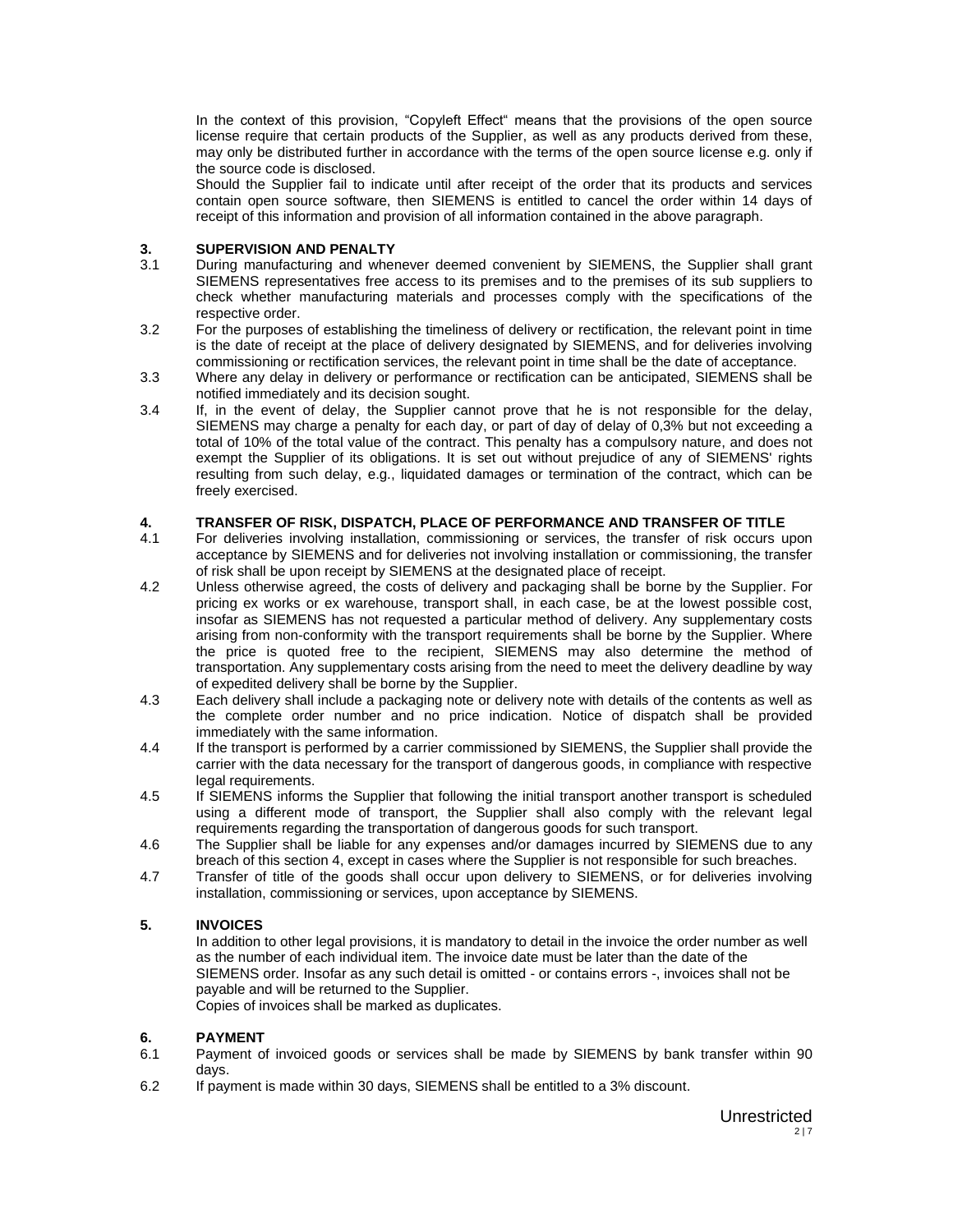- 6.3 The period for payment shall commence only after delivery or completion of service and the correctly issued invoice, with no errors, is received by SIEMENS. Insofar as the Supplier is required to provide material testing, test records or quality control documents or any other documentation, such shall be deemed a necessary part of the requirements of the completeness of the delivery of goods or performance of services. A discount shall also be allowed if SIEMENS sets off or withholds any payments to a reasonable extent on account of any deficiency. The period for payment shall commence after the complete rectification of any deficiency.
- 6.4 Payment does not constitute an acknowledgement that the corresponding delivery or services were provided in compliance with the Contract.

## **7. INSPECTION UPON RECEIPT**

- 7.1 SIEMENS shall upon receipt examine whether a delivery corresponds to the quantity and type of products ordered and whether there are any external recognizable transportation damage or other deficiencies.
- 7.2 Should SIEMENS discover any deficiency in the course of these inspections or at any later stage, it shall inform the Supplier of such deficiency.
- 7.3 The complaints provided for in the foregoing sections may be raised during the warranty period and within six months of detection.
- 7.4 In this regard SIEMENS shall have no other duties to the Supplier other than the duties of inspection and notification mentioned above.

#### **8. WARRANTY**

- 8.1 If deficiencies are identified before or after the transfer of risk or during the warranty period provided for in section 8.9 or 8.10, the Supplier must at its own expense and at the discretion of SIEMENS either repair the deficiency or provide re-performance of services or replacement of deliveries. This provision also applies to deliveries subject to inspection by sample tests. The discretion of SIEMENS shall be exercised fairly and reasonably.
- 8.2 Should the Supplier fail to rectify (i. e. repair or replacement, at the discretion of SIEMENS) any deficiency within a reasonable time period set by SIEMENS, SIEMENS shall be entitled to:
	- Terminate the contract in whole or in part without being subject to any liability for damages; or
	- Demand a reduction in price; or
	- Undertake any repair at the expense of the Supplier; or
	- Render the services or replace the deliveries or arrange for such to be done; and
	- Claim damages in lieu of performance.
- 8.3 Any rectification may take place, without a further deadline, at the expense of the Supplier, if delivery takes place after the original deadline.
- 8.4 The same shall apply if SIEMENS has a strong particular interest in immediate rectification, in order to avoid any liability of its own for delay, or for other reasons of urgency, and it is not reasonable for SIEMENS to request the Supplier to rectify the deficiency within a reasonable time period.
- 8.5 The above-mentioned rights shall expire one year as from the date of notification of the deficiency but, in no instance, before the expiry of the warranty periods set out in this section.
- 8.6 Additional or other statutory rights are not affected by the provisions set out in this section.
- 8.7 If the Supplier provides subsequent replacement or repairs, the warranty periods set out in section 8.9 and 8.10 shall begin to run once again.
- 8.8 The Supplier shall bear the costs and risk related to the return of deficient products.
- 8.9 The warranty period for deficiencies is three years, insofar as no statutory provisions provide longer periods.
- 8.10 The warranty period for deficiencies in title or limitations on rights conveyed is five years, insofar as no statutory provisions provide longer periods.
- 8.11 The warranty period begins to run with the transfer of risk (see section 4.1). For deliveries to locations where SIEMENS is operating outside its premises, the warranty period begins with the acceptance by the end customer, in no case later than one year after transfer of
- risk. 8.12 The Supplier ensures the continuity of manufacture and supply of all spare parts, components and equipment of the ordered goods for the estimated period of their useful life.

#### **9. DUTY TO VERIFY TITLE**

It is essential that the products are delivered free of any third party rights and do not infringe any industrial or intellectual property rights. The Supplier must ensure that he has all the necessary rights to supply or provide the services as ordered by SIEMENS and that they do not infringe any third rights.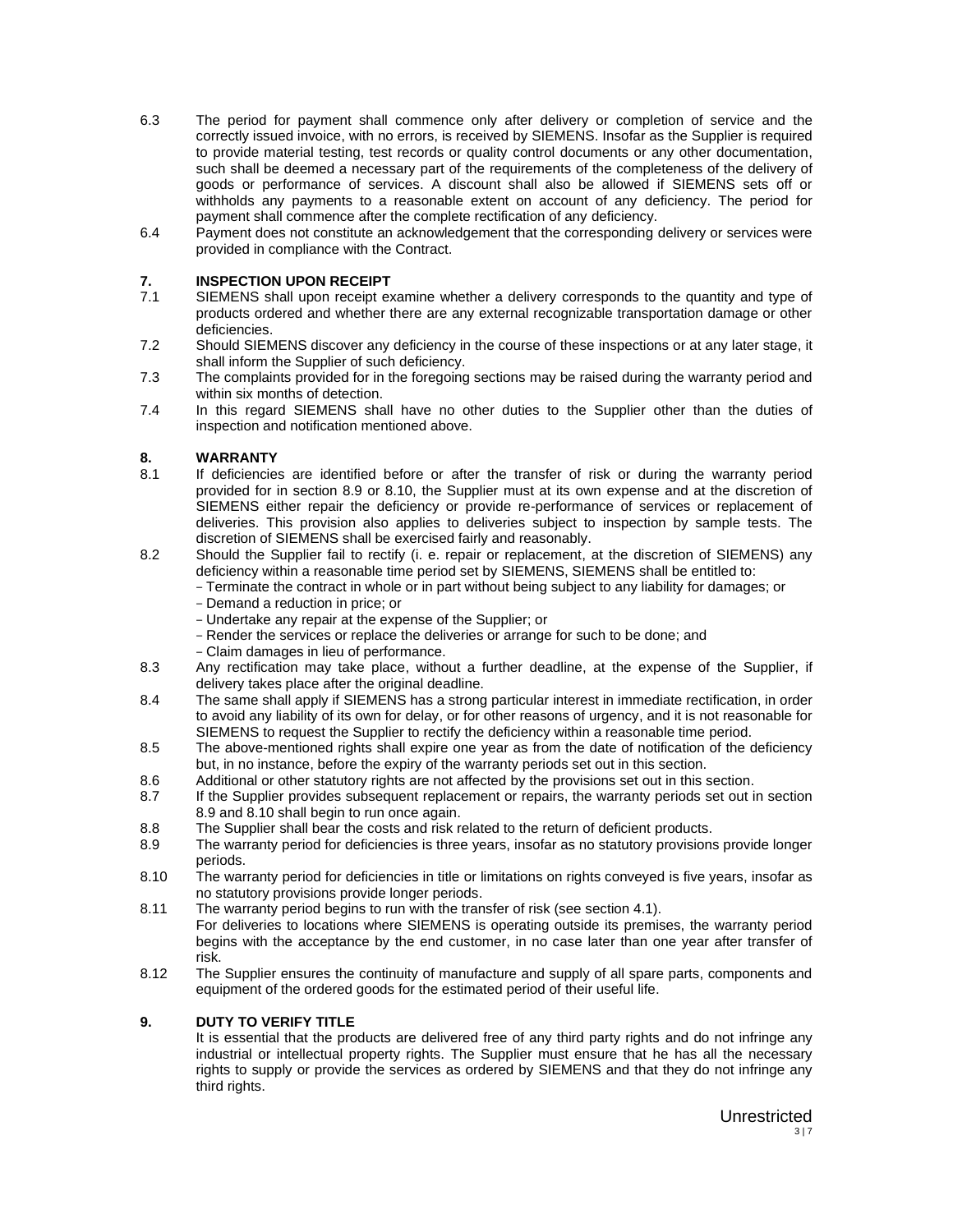#### **10. SUBCONTRACTING TO THIRD PARTIES AND ASSIGNMENT**

Subcontracting or assignment to third parties shall not take place without the prior written consent of SIEMENS. Subcontracting or assignment to third parties not pursuant to the provisions set forth hereunder shall entitle SIEMENS to cancel the order and/or terminate the contract, in whole or in part, and to claim compensation for damages suffered.

#### **11. MATERIALS PROVIDED BY SIEMENS**

- 11.1 Any materials provided by SIEMENS remain its property and must be stored, labeled and administered separately at no cost to SIEMENS, being the risk of loss or damage on account of the Supplier until such materials are returned to SIEMENS. Its use is limited to the orders of SIEMENS only. The Supplier shall supply replacements in the event of reduction of value or loss. This also applies to the transfer of materials allocated to a specific purpose.
- 11.2 Any processing or transformation of materials shall revert to SIEMENS. SIEMENS shall immediately become owner of the new or transformed product. Should this be impossible for legal reasons, SIEMENS and the Supplier hereby agree that SIEMENS shall be the owner of the new product at all times during the processing or transformation. The Supplier shall keep the new product safe for SIEMENS at no extra cost and in so doing exercise the duty of care of a merchant.

## **12. TOOLS, SCHEMATICS, SAMPLES, CONFIDENTIALITY**

- 12.1 Any tools, translation materials (documents), schematics, samples, models, profiles, drawings, technical specification sheets, printing templates and materials provided by SIEMENS, as well as any materials derived thereof, shall not be made available to any third party nor used for any other purpose than those contractually agreed, except with the prior written consent of SIEMENS. Such materials shall be protected against unauthorized access or use. In addition to any other rights SIEMENS may demand that such materials be returned if the Supplier breaches these duties.
- 12.2 The Supplier shall not make available to any third party any information obtained from SIEMENS if such information is not already of general knowledge or has not been lawfully obtained by the Supplier. Insofar as SIEMENS agrees to any subcontracting to a third party, such third party shall agree to such terms in writing.

#### **13. ASSIGNMENT OF CLAIMS**

Any assignment of claims shall only be allowed with the prior written approval of SIEMENS.

#### **14. INABILITY TO PAY / INSOLVENCY OF THE SUPPLIER**

Should the Supplier cease to make payments, or if an interim insolvency administrator is appointed, even if only provisionally, or if insolvency proceedings are applied for or commenced in relation to the Supplier, SIEMENS may terminate the contract and/or any purchase orders issued thereunder. In the event of termination, SIEMENS may continue to utilize existing facilities and resources, deliveries or services already performed by the Supplier in exchange for reasonable payment.

#### **15. CODE OF CONDUCT FOR SIEMENS SUPPLIERS AND THIRD PARTY INTERMEDIARIES AND CORPORATE RESPONSIBILITY IN THE SUPPLY CHAIN**

- 15.1 The Supplier undertakes to comply with the laws of the legal system(s) it is subject to. Specifically and in accordance with the Supplier's Declaration and the "Code of Conduct for SIEMENS Suppliers and Third Party Intermediaries" (hereinafter referred to as " SIEMENS Code of Conduct"), adopted or to be adopted by the Supplier, the Supplier must not engage, actively or passively, directly or indirectly, in any form of bribery, must not infringe basic human rights of employees nor use any child labor. Moreover, the Supplier shall be responsible for the health and safety of its employees, act in accordance with applicable environmental laws and use its best efforts to promote the SIEMENS Code of Conduct among its own the Suppliers. In addition, the Supplier warrants that it does not make payments or provide anything of value, directly or indirectly, to any government, or administrative employee or instrumentality, as well as to private entities and/or use any illegal or improper method or practice to obtain or retain business.
- 15.2 In addition to other rights and remedies SIEMENS may be entitled to in the event that the Supplier fails to comply with the obligations referred to in the preceding section, SIEMENS may terminate any contract signed with the Supplier and/or any purchase order issued thereunder without incurring in any liability. However, provided that the Supplier's breach is capable of remedy, SIEMENS' right to terminate the order and/or contract, as provided for above, may only be exercised if such breach has not been repaired by the Supplier within a reasonable period of grace set by SIEMENS for that purpose.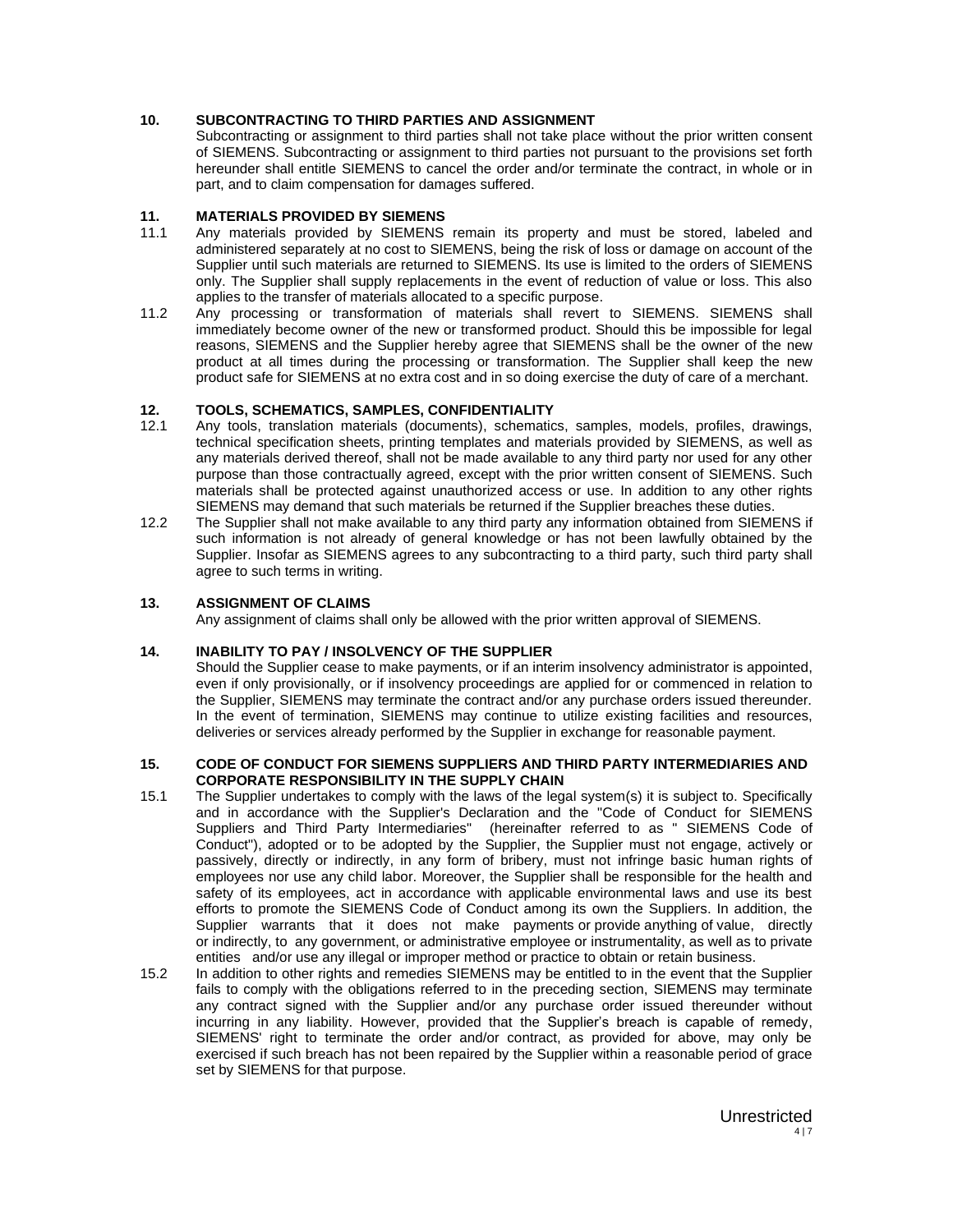# **16. EXPORT CONTROL AND FOREIGN TRADE DATA REGULATIONS**

- 16.1 Supplier shall comply with all applicable export control, customs and foreign trade regulations (hereinafter referred to as "Foreign Trade Regulations") in relation to all services to be provided and/or all products to be delivered according to this agreement. Supplier shall obtain all necessary export licenses pursuant to the applicable Foreign Trade Regulations.
- 16.2 Supplier shall advise SIEMENS in writing as early as possible but not later than 5 working days prior to the delivery date of any information and data required by SIEMENS to comply with all Foreign Trade Regulations for the products and services applicable in the countries of export and import as well as re-export in case of resale. In any case Supplier shall provide to SIEMENS for each product and service:
	- the "Export Control Classification Number" (ECCN) according to the U.S. Commerce Control List if the product/service is subject to the U.S. Export Administration Regulations; and
	- all applicable export list numbers; and
	- the statistical commodity code according to the current commodity classification for foreign trade statistics and the HS ("Harmonized System") coding; and
	- the country of origin (non-preferential origin), and, upon request of SIEMENS, documents to prove the non-preferential origin; and
	- the preferential country of origin, and, upon request of SIEMENS, documents pursuant to the requirements of the applicable preferential law to prove the preferential origin (e.g. supplier's declaration).
- 16.3 In case of any alterations to origin and/or characteristics of the products and services and/or to the applicable Foreign Trade Regulations Supplier shall update the Export Control and Foreign Trade Data as early as possible but not later than 5 working days prior to the delivery date. Supplier shall be liable for any expenses and/or damage incurred by SIEMENS due to any breach of the obligations according to this Article 16.

#### **17. CYBERSECURITY**

- 17.1 Supplier shall take appropriate organizational and technical measures to ensure the confidentiality, authenticity, integrity and availability of Supplier Operations as well as products and services. These measures shall be consistent with good industry practice and shall include an appropriate information security management system consistent with standards such as ISO/IEC 27001 or IEC 62443 (to the extent applicable).
- 17.2 "Supplier Operations" means all assets, processes and systems (including information systems), data (including Customer data), personnel, and sites, used or processed by Supplier from time to time in the performance of this Agreement.
- 17.3 Should products or services contain software, firmware, or chipsets:
- 17.3.1 Supplier shall implement appropriate standards, processes and methods to prevent, identify, evaluate and repair any vulnerabilities, malicious code, and security incidents in products and services which shall be consistent with good industry practice and standards such as ISO/IEC 27001 or IEC 62443 (to the extent applicable);
- 17.3.2 Supplier shall continue to support and provide services to repair, update, upgrade and maintain products and services including the provision of patches to Customer remedying vulnerabilities for the reasonable lifetime of the products and services;
- 17.3.4 Supplier shall grant to Customer the right, but Customer shall not be obliged, to test or have tested products for malicious code and vulnerabilities at any time, and shall adequately support Customer;
- 17.3.5 Supplier shall provide Customer a contact for all information security related issues (available during business hours).
- 17.4 Supplier shall promptly report to Customer all relevant information security incidents occurred or suspected and vulnerabilities discovered in any Supplier Operations, services and products, if and to the extent Customer is or is likely to be materially affected.
- 17.5 Supplier shall take appropriate measures to achieve that its subcontractors and suppliers shall, within a reasonable time, be bound by obligations similar to the provisions of this section
- 17.6 Upon Customer's request, Supplier shall provide written evidence of its compliance with this section including generally accepted audit reports.

## **18. SECURITY IN THE SUPPLY CHAIN**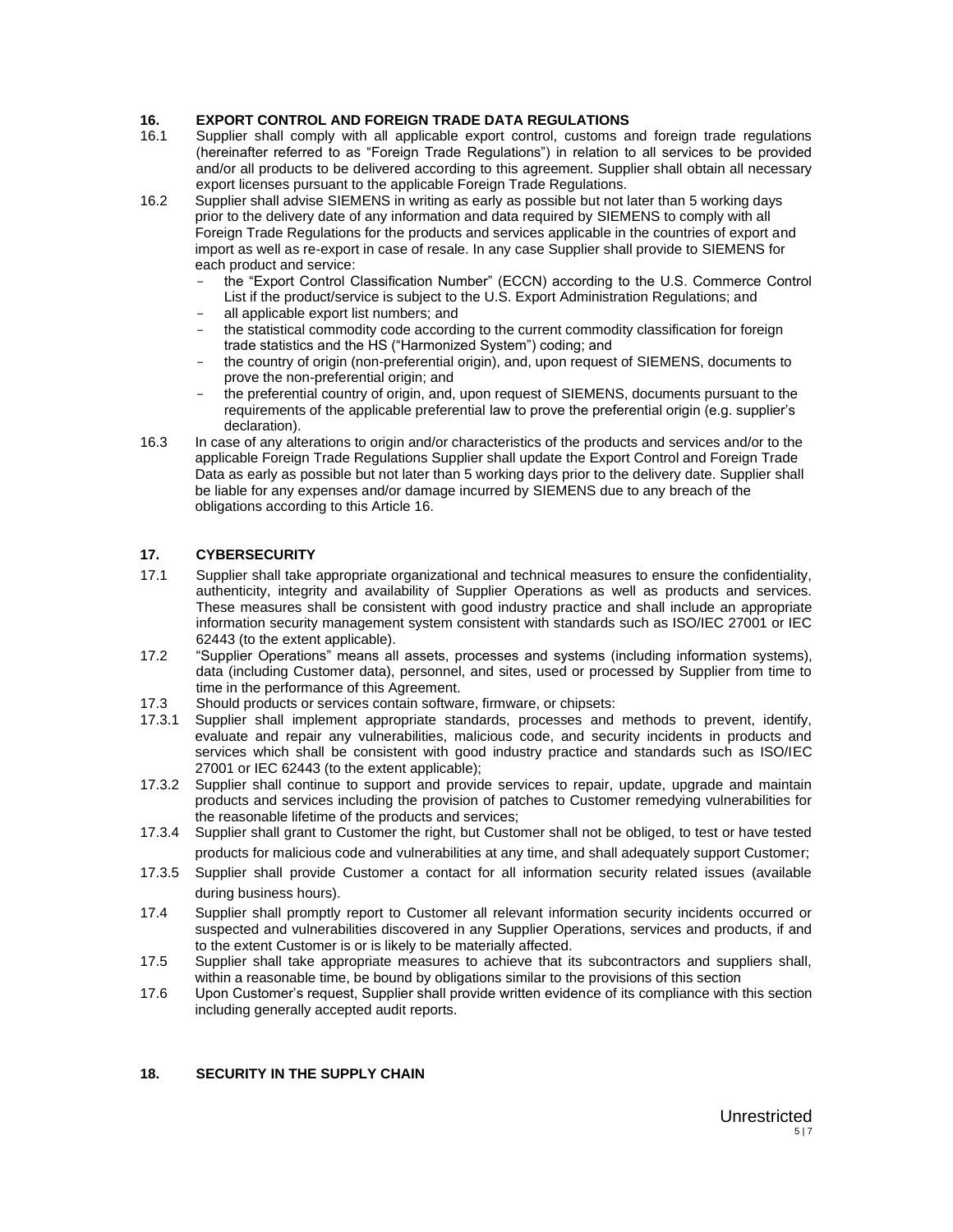- 18.1 The Supplier commits to actively support the efforts of SIEMENS regarding supply chain security, which includes the attainment and preservation of the status as an Authorized Economic Operator (AEO) in compliance with the WCO SAFE Framework of Standards and shall provide the necessary organizational instructions and take measures (e.g., regarding premises security, packaging and transport, business partner, personnel and information) according to said initiatives. Upon request of SIEMENS, the Supplier shall without undue delay sign and return to SIEMENS a written declaration regarding supply chain security provided by SIEMENS. This declaration, depending on the registered office of the Supplier, must comply with the requirements of the European Commission according to the AEO Guidelines in force at the time or with the requirements of a comparable initiative for supply chain security according to WCO SAFE Framework of Standards (e.g. C-TPAT), unless the Supplier itself has the status of AEO or a comparable status based on WCO SAFE Framework of Standards and is able to demonstrate such by providing the respective certificate.
- 18.2 The Supplier shall protect the goods and services provided to SIEMENS or provided to third parties designated by SIEMENS against unauthorized access and manipulation. The Supplier shall only deploy reliable personnel for those goods and services and shall obligate any sub-suppliers to take equivalent security measures.
- 18.3 SIEMENS, its representatives and/or a third party appointed by SIEMENS and reasonably acceptable to the Supplier shall be entitled (but not obliged) to conduct, including at the Supplier's premises, inspections so as to confirm the Supplier's compliance with the declaration as per section 18.1 of this clause. Inspections may only be carried out upon prior written notice by SIEMENS, during regular business hours, in accordance with the applicable data protection law and shall neither unreasonably interfere with the Supplier's business activities nor violate any of the Supplier's confidentiality agreements with third parties. The Supplier shall reasonably cooperate in any inspections conducted. Each party shall bear its expenses in connection with such inspection.
- 18.4 In addition to other rights and remedies in the event of (i) the Supplier's failure to fulfill its obligations under section 18.1 of this clause or (ii) the Supplier's refusal of SIEMENS' right of inspection as provided for in section 18.2 of this clause, after providing the Supplier with reasonable notice and reasonable opportunity to remedy, SIEMENS may terminate this agreement and/or cancel any purchase order issued hereunder without any liability whatsoever towards the Supplier.

#### **19. PROTECTION OF PERSONAL DATA**

- 19.1. The Supplier expressly and unequivocally declares that it is authorized to allow SIEMENS the treatment, automatic or not, partially or totally, of personal data regarding its workers or representatives, that are or should be supplied to SIEMENS within the scope of the present Contract.
- 19.2. In case the Supplier should transmit personal data to SIEMENS within the scope of negotiations and/or in application of the present General Purchase Conditions, the Supplier guarantees that it has complied with all legal formalities regarding the transmission and treatment of personal data, especially in matters of authorization and the right information.
- 19.3. SIEMENS undertakes to grant the Supplier, the members of its social bodies, and its employees and other agents, whose data are or might be subject to treatment activities in accordance with the present item, the possibility of, at any time, having access to their respective data and request the correction, updating or elimination thereof, by means of a written request of the data's holder addressed to SIEMENS for this purpose.
- 19.4. SIEMENS may only use and divulge the personal data mentioned in the previous items 19.1 to 19.3 for purposes related to the present contract or to activities comprised in its corporate or actual object, as well as for other purposes that may turn out to be necessary or merely convenient within the scope of the relations maintained between SIEMENS and the Supplier.
- 19.5. SIEMENS may furthermore provide for the transmission of data mentioned in the previous items 19.1 to 19.3 to any company that it is colligated to, that directly or indirectly participates in its share capital, or that is participated in by companies that participate directly or indirectly in its share capital.
- 19.6. The Supplier undertakes to make available to SIEMENS a declaration of consent for the treatment of data pertaining to those of its employees involved in the negotiation and execution of the contract, whenever SIEMENS should request such declaration so that it may notify or request approval from the Data Protection Agency for the treatment of data. The declaration must be signed by the holder of the data.